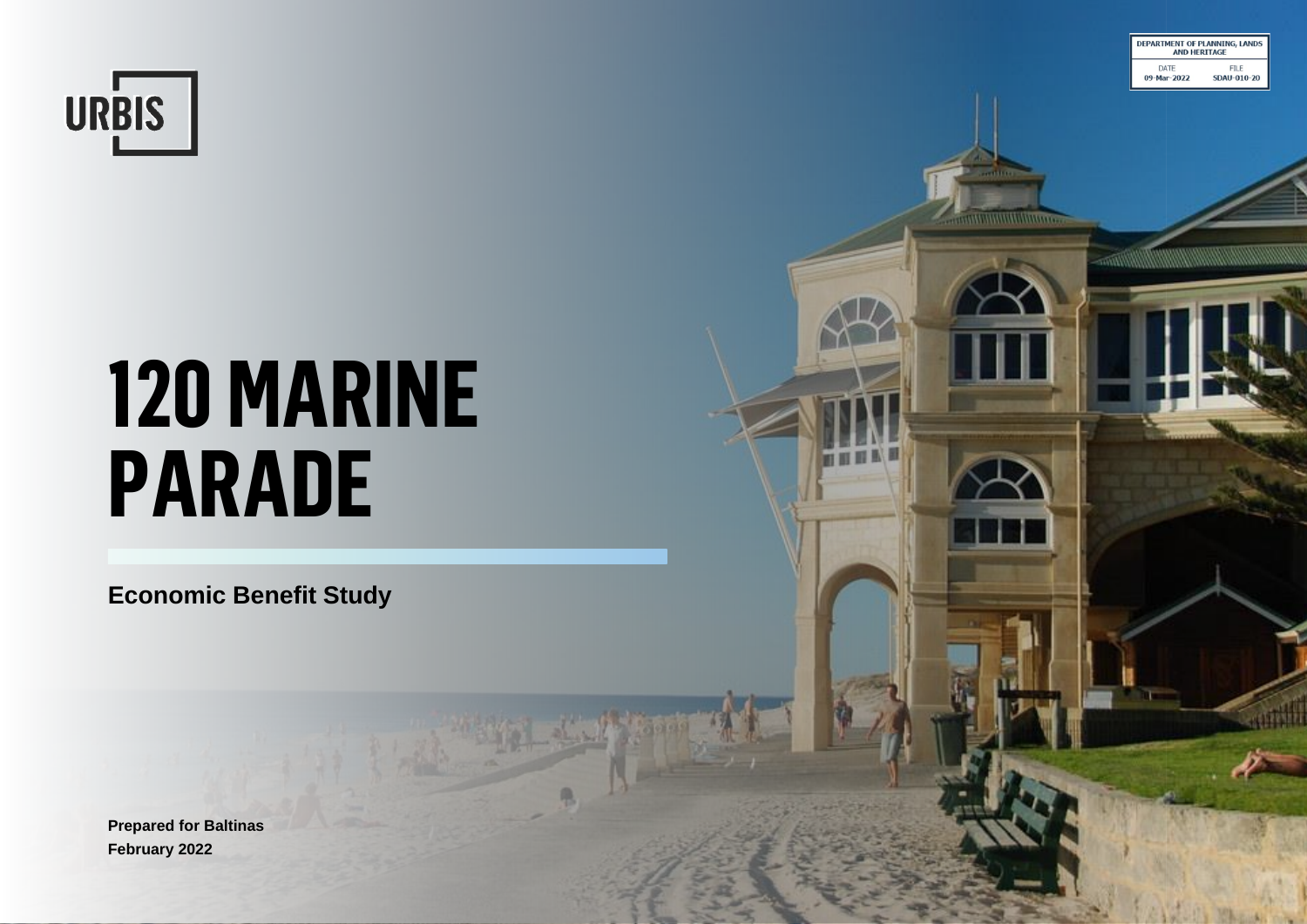## **CONTENTS**

| <b>Key Findings</b>                                     |   |
|---------------------------------------------------------|---|
| Report Purpose & Proposed Development                   |   |
| <b>Construction Phase Benefits</b>                      | 5 |
| <b>Ongoing Employment Benefits &amp; Other Benefits</b> | 6 |
| <b>Other Benefits of Development</b>                    |   |
| Methodology, Definitions & Assumptions                  |   |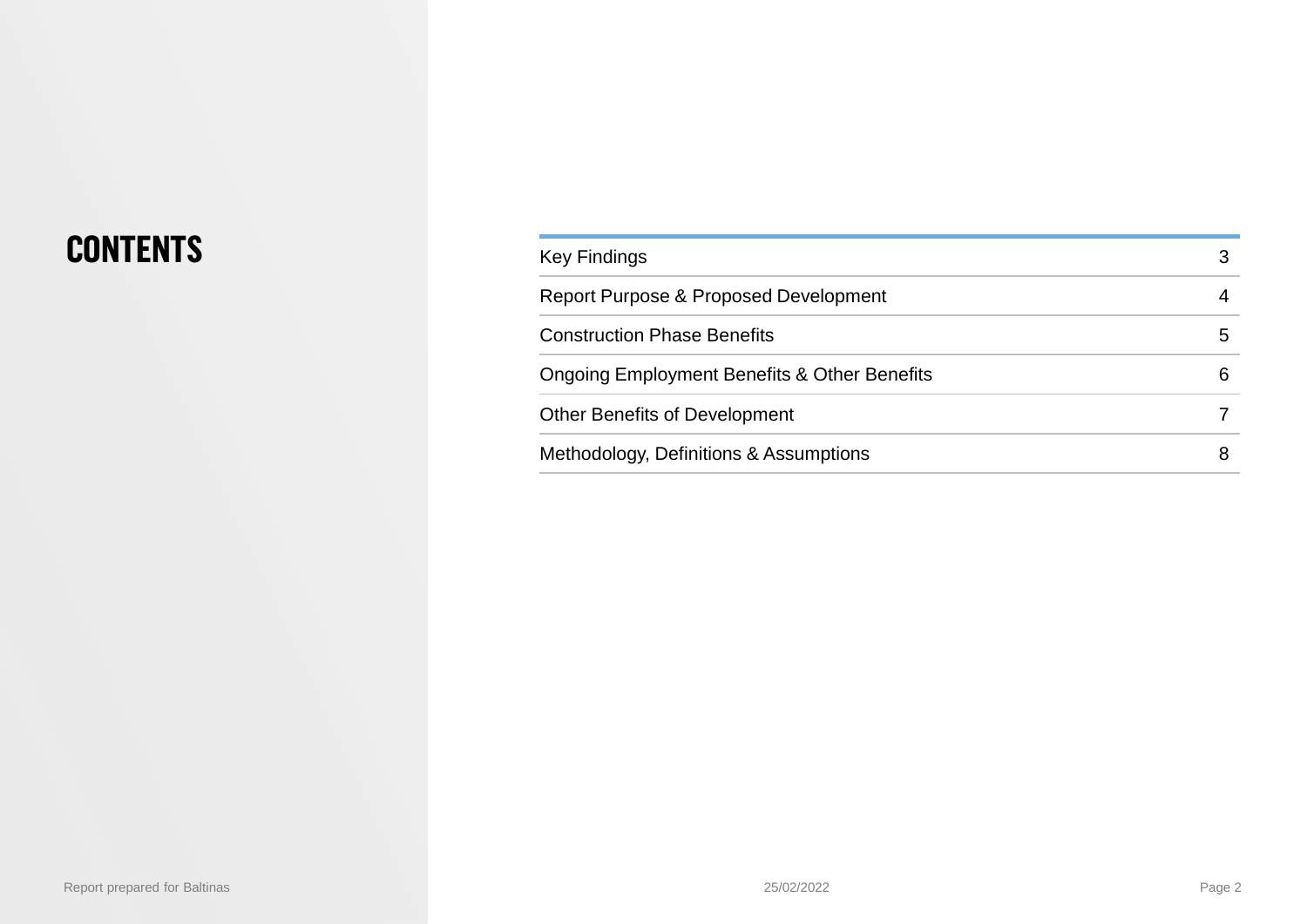### **CONSTRUCTION PHASE BENEFITS**

#### **ONGOING EMPLOYMENT & ECONOMIC BENEFITS**

## **KEY FINDINGS**

The proposed mixed-use development at 120 Marine Parade in Cottesloe is anticipated to provide new commercial and residential offerings in the beachside location.

The project will provide **300 sq.m of food and beverage / retail floorspace** as well as **12 luxury apartments**.

Construction of the entire development will support a total of **108 FTE direct & indirect job years**  during construction of the development, with many accruing locally. This equates to **\$19.0 million in total value added** in the WA economy.

Once construction is completed, and during the operational phase, the project will support **15 ongoing jobs (directly and indirectly).** There will be an estimated **\$1.1 million per annum direct and indirect value-added** contribution generated from the daily operation and management of the project to the Western Australian economy.





**15**



## **\$30.0 M cost for all**

**Total development components**



**Ongoing jobs supported per annum (directly and indirectly)**

## **108**

**Total FTE construction job years supported (directly and indirectly)**



## **\$1.1 M**

**Value added in the WA economy per annum attributable to operations on-site**

**\$19.0 M**

**Total value added in the WA economy over the construction phase**



## **191 sq.m**

**Additional employment space**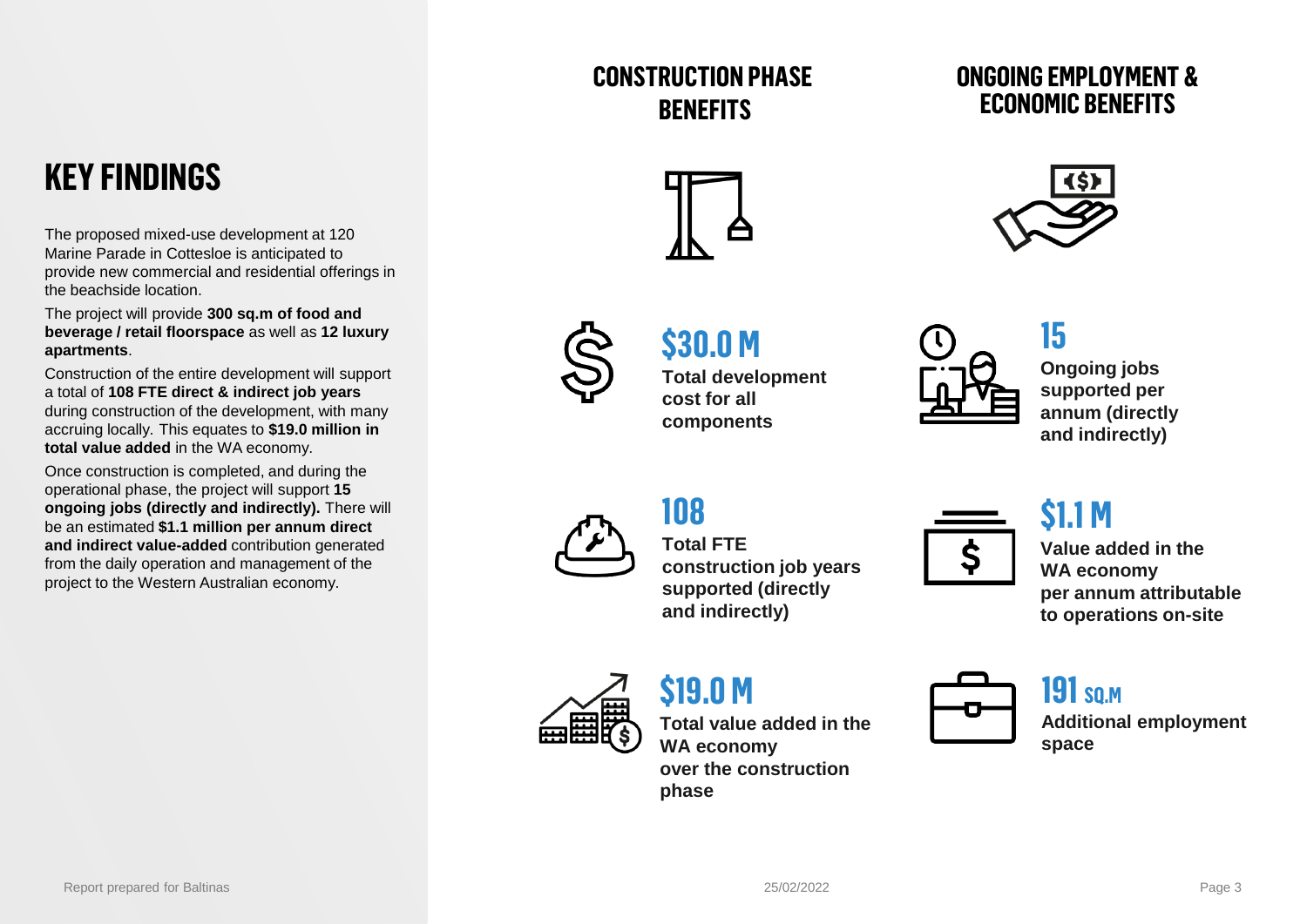

#### **Report Purpose**

Urbis has been engaged by Baltinas to conduct an independent Economic Benefit Report for the proposed development in Cottesloe at 120 Marine Parade.

This analysis supplements Urbis' in-house knowledge with data from the REMPLAN modelling tool to quantify the potential employment and economic benefits likely to be generated by the development. These benefits will accrue during both the construction phase and on an ongoing operational basis. The methodology is explained further later in this report.

Potential employment and economic benefits are presented for each individual component of development, as well as aggregated contributions generated from the entire project at the completion of the construction phase for the entire development.

#### **Proposed Development**

According to information received from Baltinas, the 120 Marine Parade development is anticipated to see the delivery of the following uses:

- 300sq.m of commercial space, likely to be retail / café / bar uses; and
- 12 luxury apartments with a product mix of: 2 onebed apartments, 9 three-bed apartments and 1 four-bed (penthouse) apartment.

These components will be developed simultaneously, with a total anticipated **construction timeframe of 24 months.**

#### **Assumptions**

Urbis has been provided with construction costs and timing by Baltinas:

- The construction cost is estimated to be **\$26.3 million (inc GST).**
- There is an additional cost of **\$825,000 (inc GST)** in documentation and other related costs.
- and **\$2.9 million (inc GST)** in interest payments.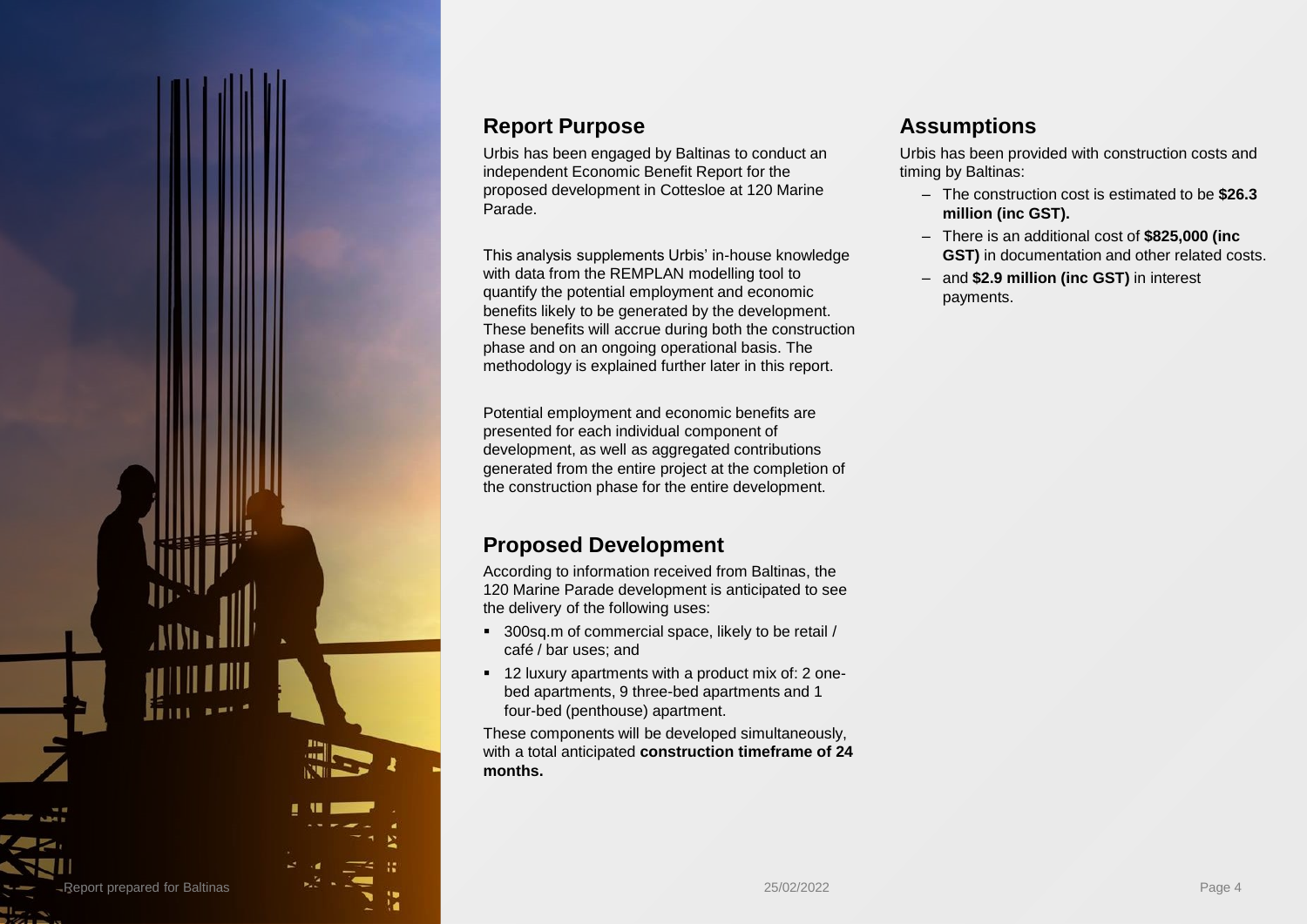## **CONSTRUCTION PHASE BENEFITS**



The proposed development is estimated to have a total construction cost of around **\$26.3 million (inc GST) with an additional cost of \$825,000 (inc GST) in documentation and other related costs and \$2.9 million (inc GST) in interest payments** over an assumed construction timeframe of 2 years. This results in an **annualised total construction cost of \$15 million inclusive of GST.**

On average, **54 FTE direct & indirect** construction job years are likely to be created for the State on an annualised basis during construction of the development (totalling to **108 FTE construction job years, directly & indirectly** over the development timeframe) with many accruing locally.

Total direct and indirect Gross Value-Added to the State economy is estimated at **\$9.5 million per annum** over the construction period of the development in constant 2021 dollars. **Average full-time equivalent jobs created (p.a)**





Avg. direct FTE jobs per year during construction

Avg. indirect FTE jobs per year during construction

**Gross value added to the State economy (p.a)**





Avg. annual direct GVA to the State economy

Avg. annual indirect GVA to the State economy

*\* FTE = Full-Time Equivalent, GVA = Gross Value Added, Indirect benefits refer to Supply Chain effects, but not Consumption Effects. See Definitions in the Appendix for more information. Source: REMPLAN; Baltinas; Urbis*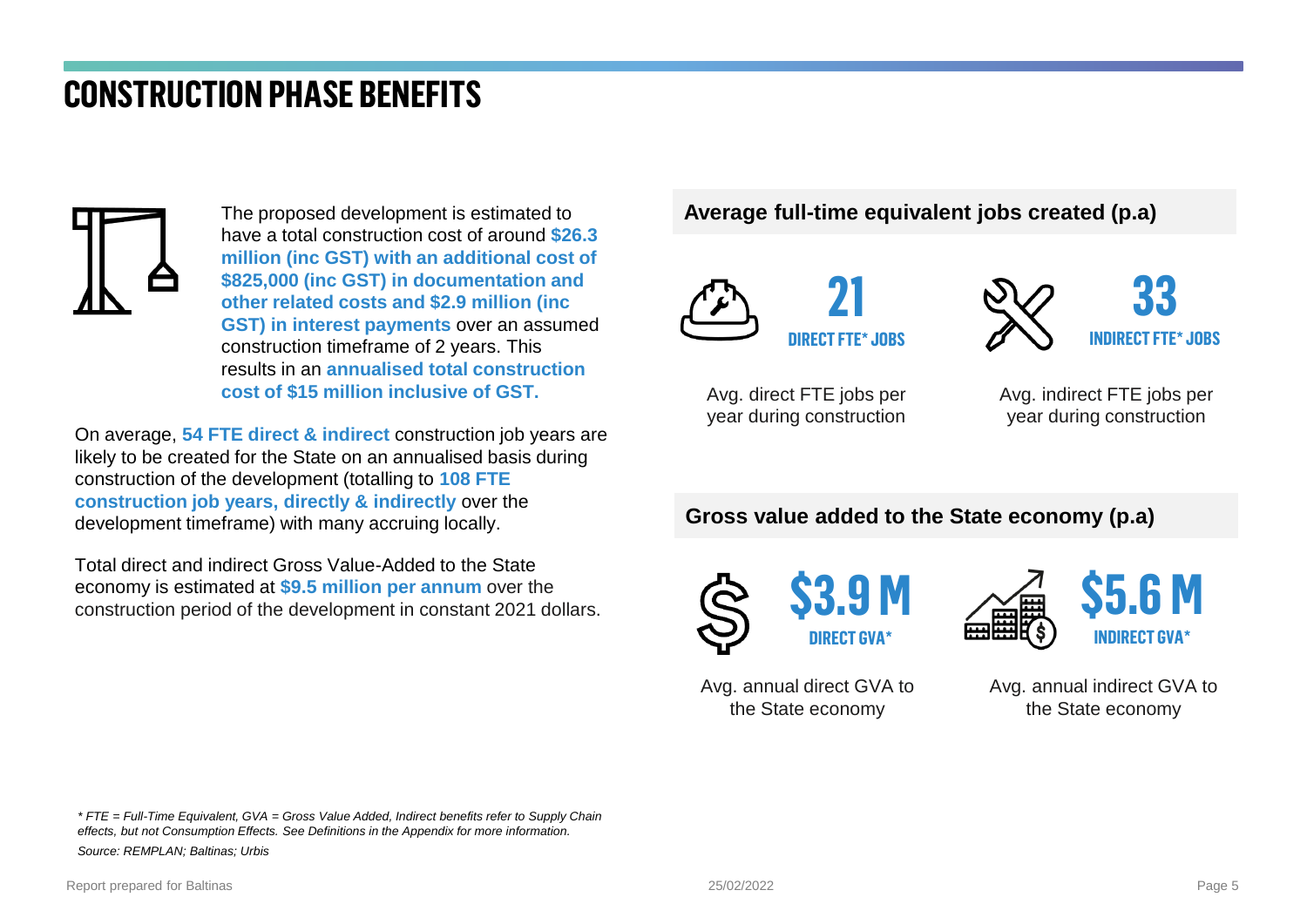## **ONGOING EMPLOYMENT & ECONOMIC BENEFITS**



Upon completion, the proposed development will support around **15 direct jobs** (full-time, part-time and casual) across the commercial space. These jobs represent **12 additional direct jobs**. This estimate accounts for the existing commercial use on the development site. The existing use is estimated to provide 3 jobs. The jobs supported by the proposed development will be ongoing over the life of the asset with that activity in turn creating permanent jobs elsewhere through the economy.

The direct jobs are estimated to induce a further **2 additional indirect jobs** within Western Australia as a result of flow-on effects.

There will be an estimated **\$1.1 million** per annum in direct and indirect GVA contribution generated from the daily operation and management of the development to the WA economy.

*\* GVA = Gross Value Added, Indirect benefits refer to Supply Chain effects, but not Consumption Effects. See Definitions in the Appendix for more information.*

*Note: Ongoing jobs may not be new to the state economy as there may be some transfer from other locations. However in the absence of the proposed investment, they would unlikely be provided elsewhere in the short-term, and in that respect are considered additional.*

*Source: REMPLAN; Baltinas; Urbis*

#### **Total on-going jobs supported by on-site operations**



**2 INDIRECT JOBS**

Total direct new jobs on an ongoing basis at capacity

Total indirect jobs supported by on-site employment

#### **Gross value added to the State economy**





Avg. annual direct GVA to the State economy

Avg. annual indirect GVA to the State economy

Report prepared for Baltinas **Properties** 25/02/2022 **Page 6** 25/02/2022 Page 6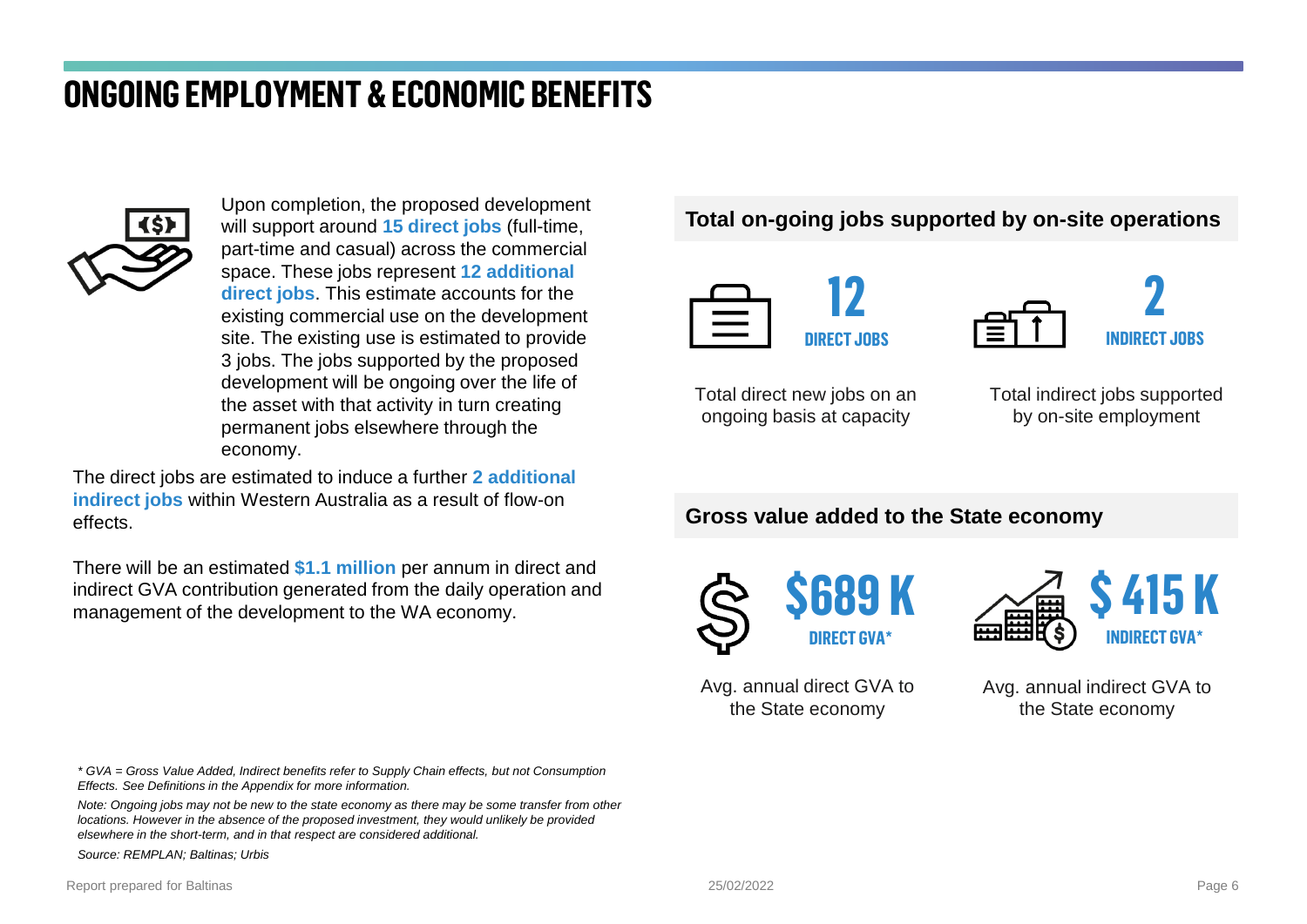## **OTHER BENEFITS OF DEVELOPMENT**

#### **Revenue Generated by Development**

The proposed development mix is estimated to support a resident population of ~25 people. This is based on 2 one-bedroom, 9 threebedroom and 1 four-bedroom (penthouse) apartments. The number of additional residents is estimated to be 14. The additional residents estimate takes into account existing apartments on the development site housing approximately 11 residents in 6 apartments.

The population is expected to be supported by additional luxury amenity in the beachside location.

These additional residents are anticipated to add an additional \$340 thousand of retail expenditure to the area after completion of the development, which is expected to continue on an annual basis going forward. This estimate is expected to be conservative, as additional spending by new residents in the premium quality apartment development is likely to be higher than average levels of retail spending.



New Residents

Estimated Total Retail Expenditure Generated by New Residents

*Source: MarketInfo spending profile for Town of Cottesloe; REMPLAN; Urbis*

#### **Other Benefits**

Beyond the quantification of economic contributions already identified, the proposed investment also presents broader benefits to the local area, including, but not limited to:

- **Providing additional employment opportunities to residents in the Cottesloe area;**
- Bringing additional residents to the area to support the existing retailers and activate the precinct;
- Providing additional aesthetic value and amenity for the beachside location;
- Supporting additional visitation to Cottesloe and supporting the existing businesses in the area;
- **EXECT** Attract further investment to the precinct as other developers see the potential; and
- **•** Provide additional rates and taxes to federal, state and local government from new residents and workers in the development.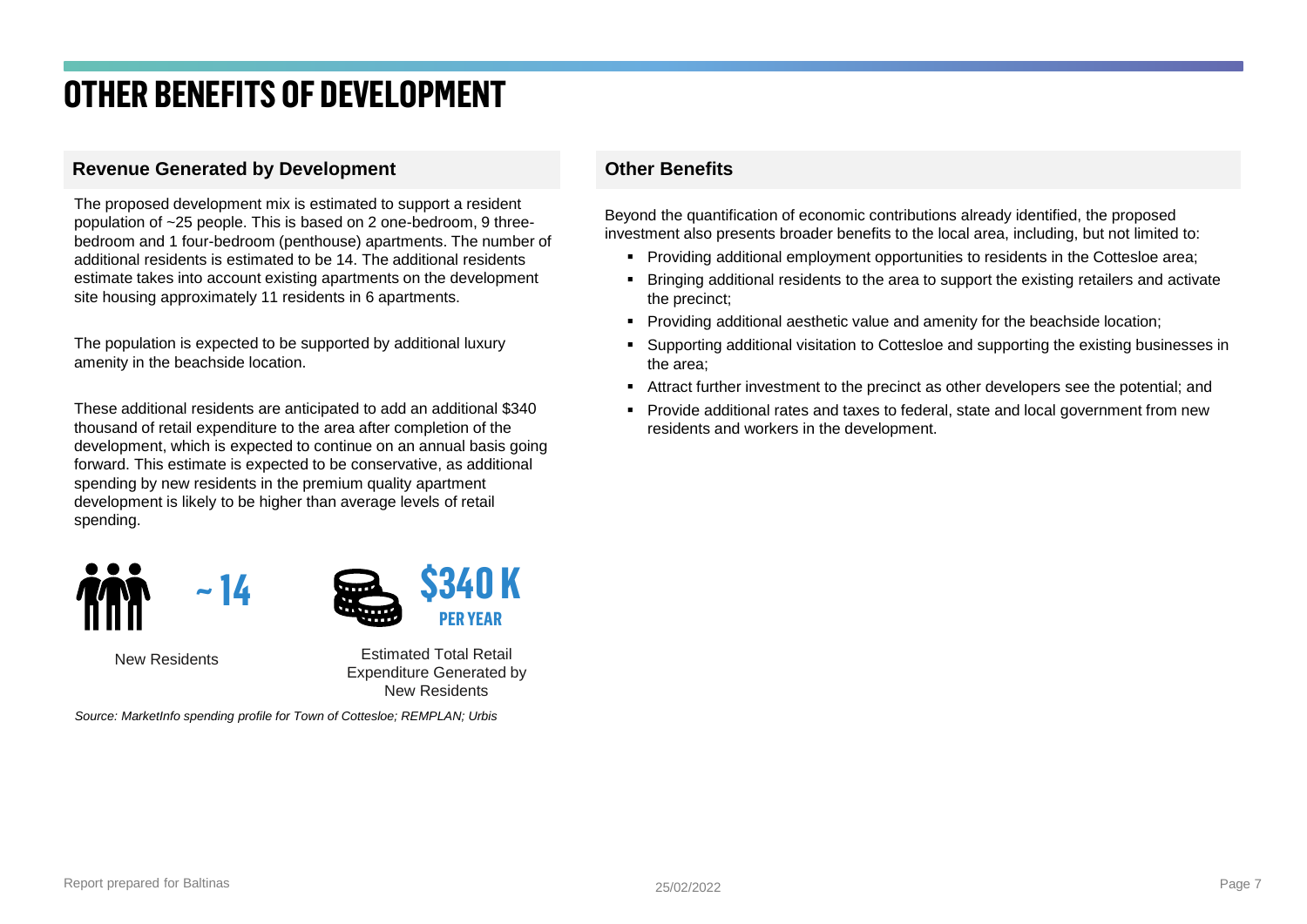# **METHODOLOGY, DEFINITIONS & ASSUMPTIONS**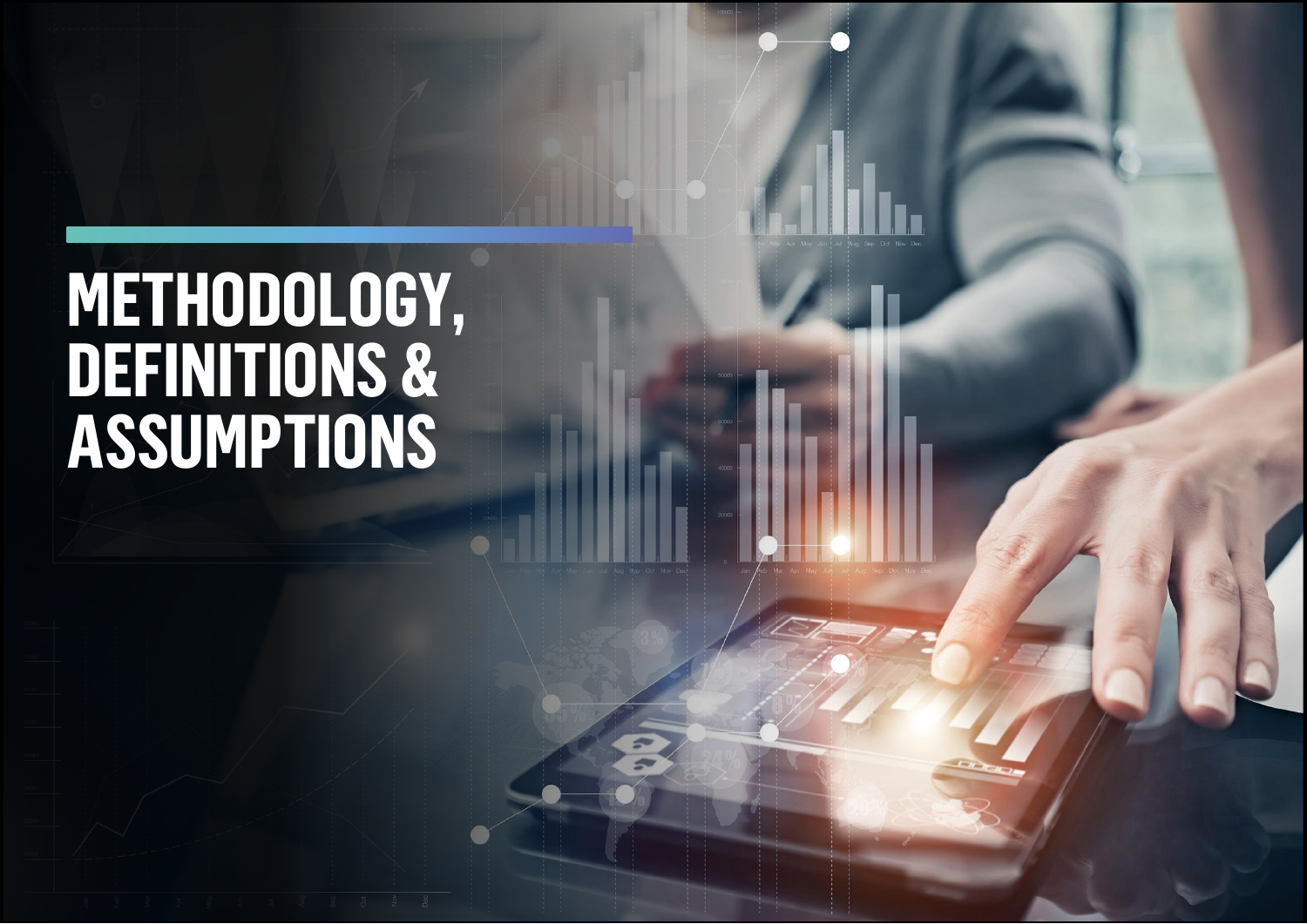## **DEFINITIONS & ASSUMPTIONS**

#### **Definitions**

**Construction cost** is the estimated investment value for the project over the anticipated delivery period, measured in constant 2021 dollar (i.e. excluding inflation) including GST.

**Gross Value Added** or **GVA** is a measure of the value of goods and services produced in an area, industry or sector of an economy during a certain period of time. In this case, GVA represents the total economic contribution of the investment in the project. GVA is measured in constant 2021 dollar (i.e. excluding inflation) including GST.

**Construction job years** is a measurement of the volume of output required to support a construction job for a 12 month period.

#### **Data Sources**

**Costs and Timeframes –** Baltinas 24/02/2022

#### **Assumptions**

**Average workspace ratios** for this analysis have been taken from the results of the Perth Land Use and Employment Survey published in 2017. The relevant ratios used for this analysis by each component are the WASLUC and PLUC Codes as per the following:

| <b>Component</b>          | Ratio | <b>PLUC Code / WASLUC Code</b>         |
|---------------------------|-------|----------------------------------------|
| Commercial space          | 19.6  | Restaurants and cafes                  |
| Existing commercial space | 31.8  | Retail trade – apparel and accessories |

The number of separate house residents has been determined by number of people per separate house by bedroom type, based on the ABS Census across the Greater Perth region. We have assumed a ratio of 1.3 people per dwelling for a studio, 1.4 people per dwelling for a 1 bedroom apartment, 1.8 for a 2 bedroom apartment, 2.2 people per dwelling for a 3 bedroom apartment and 2.8 people per dwelling for a 4 bedroom apartment.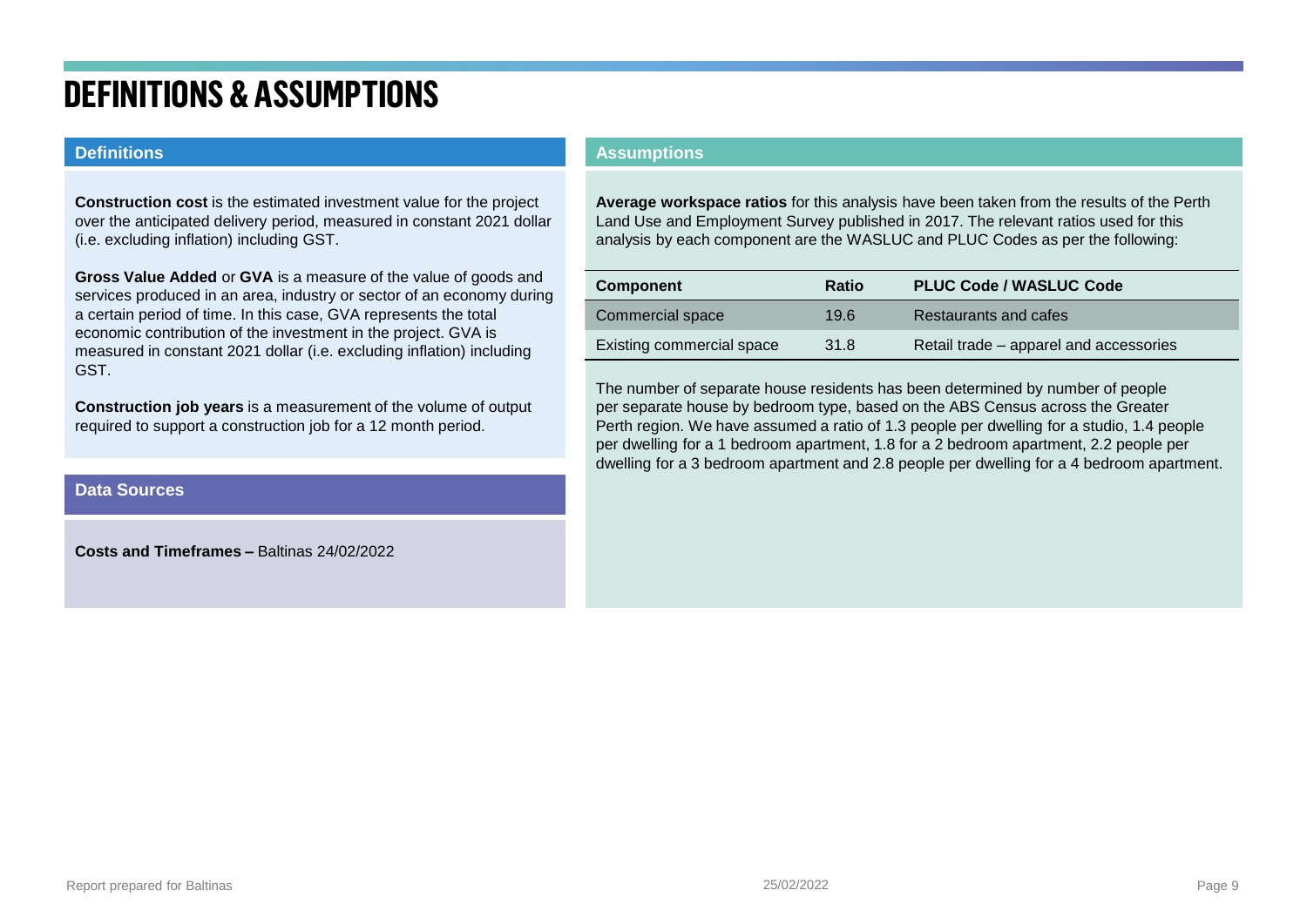## **METHODOLOGY**

#### **The REMPLAN Methodology**

Analysis presented here uses REMPLAN economic modelling to assess current and potential economic impacts. REMPLAN provides a modelling tool that is accepted and used by various government bodies in Australia. It uses an Input-Output model that captures inter-industry relationships within an economy, based on the ABS 2016/17 National Input Output Tables (I/O Tables). It can assess the area-specific direct and flow-on implications across industry sectors in terms of employment, wages and salaries, output and value-added, allowing for analysis of impacts at the State of Western Australia level.

Key points regarding the workings or terminology of the model are as follows:

- **EXEMPLAN** uses either the value of investment or employment generation as the primary input. For this analysis, the value of total upfront investment has been used as the key input to assess the benefits of the construction phase.
- Outputs from the model include employment generated through the project and economic Gross Value Added (GVA) at the State level.
- Outputs from the model include employment generated through the project at both the local and the state level.
- Employment generated is calculated over the life of the construction phase: or in terms of the on-going operations, total on-going jobs generated.
- Both the direct and indirect employment are modelled:
	- *Direct* refers to the effect felt within the industry as a result of the investment. For example, the construction phase will directly result in the creation of construction jobs.
	- *Indirect* effects are those felt within industries that supply goods to the industries directly affected.
- It should be noted that the results presented in this report are estimates only based on the existing state of economic activity in the area. Due to the static nature of input-output modelling, they have the potential to overstate the actual effects. The approach Urbis adopts in accounting for this is presented adjacent. Nonetheless, the analysis still reflects the fact that employment growth will be positive for the State and the local area.
- Urbis consider that in the absence of the investment package it is unlikely that similar projects would be undertaken within the same period, and therefore the investments can be considered *additional*.

#### **Reporting of Impact Modelling Results**

Urbis have adopted a conservative approach to estimating and reporting economic and employment benefits using the REMPLAN modelling tool so as to not overstate the likely effects. Key areas where Urbis' approach is designed to not overstate the effects include:

- While REMPLAN defines the supply chain linkages between local industries and allows the assessment of multiplier effects as a result of a direct input into an industry, the nature of the ABS I/O Tables and indeed the set-up of the model suggests there is likely some double-counting therefore overstatement of the flow-on effects.
- More specifically, REMPLAN defines 'Indirect Effect' as consisting of both the 'Supply-chain Effect' and 'Consumption Effect'. However, Urbis believe that the consumption effect (i.e. workers with more income spend elsewhere in the economy) has already been counted to an extent as part of the supply-chain effect in the modelling process and is a more tenuous link to the direct effects. As such, Urbis have only excluded consumption effect from benefit reporting and consider supply-chain effect as the only indirect effect generated from the direct input.
- Construction-related jobs are reported as FTE jobs for the period of one year, rather than the number of workers who might work on a site over the construction period which building contractors might report. For example, a project might have 200 workers on-site over the course of a two-year construction, but that may only equate to say 50 FTE jobs per year. Each trade is not onsite for the whole time (e.g. plumbers, joiners, painters etc. all come on site at different stages). Therefore, FTE for one year accounts for the total hours required by workers over the year and avoids the potential to overstate or misinterpret job figures that relate to part time workers. It also allows for direct comparison of jobs with different construction timeframes, as the jobs accrue each year over the length of construction.
- Wherever applicable, Urbis have chosen to report *Gross Value Added (GVA)* rather than '*Output*' as the economic benefit of a certain development project or activity, as it is considered a more accurate, albeit conservative, estimate of benefit which excludes items such as tax and subsidies which are included in '*Output*'.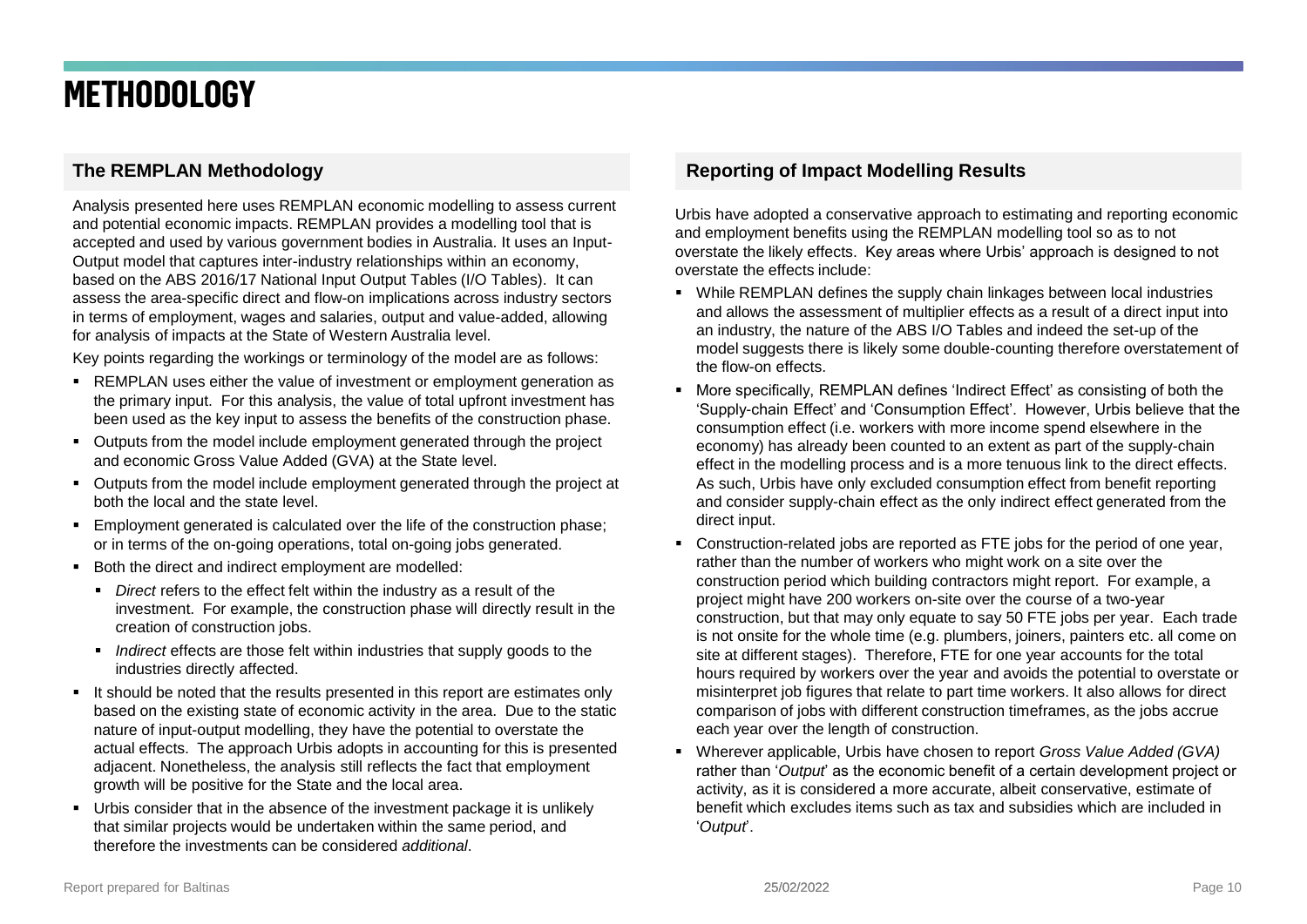## **DATA TABLES**

| <b>Construction Phase - Total</b> |                      |                            |                     |
|-----------------------------------|----------------------|----------------------------|---------------------|
| <b>Impact Summary</b>             | <b>Direct Effect</b> | <b>Supply-Chain Effect</b> | <b>Total Effect</b> |
| Output (\$M)                      | \$30.02              | \$30.57                    | \$60.59             |
| Employment (FTE Jobs)             | 43                   | 65                         | 108                 |
| Wages and Salaries (\$M)          | \$3.62               | \$6.12                     | \$9.74              |
| Value-added (\$M)                 | \$7.86               | \$11.14                    | \$19.00             |

| <b>Ongoing Employment</b> |                      |                            |                     |
|---------------------------|----------------------|----------------------------|---------------------|
| <b>Impact Summary</b>     | <b>Direct Effect</b> | <b>Supply-Chain Effect</b> | <b>Total Effect</b> |
| Output (\$M)              | \$1.61               | \$1.02                     | \$2.63              |
| Employment (Jobs)         | 12.                  |                            | 14                  |
| Wages and Salaries (\$M)  | \$0.49               | \$0.20                     | \$0.69              |
| Value-added (\$M)         | \$0.69               | \$0.42                     | \$1.10              |

*\* FTE = Full-Time Equivalent, GVA = Gross Value Added, Indirect benefits refer to Supply Chain effects, but not Consumption Effects. See Definitions in the Appendix for more information. Source: REMPLAN; Baltinas; Urbis*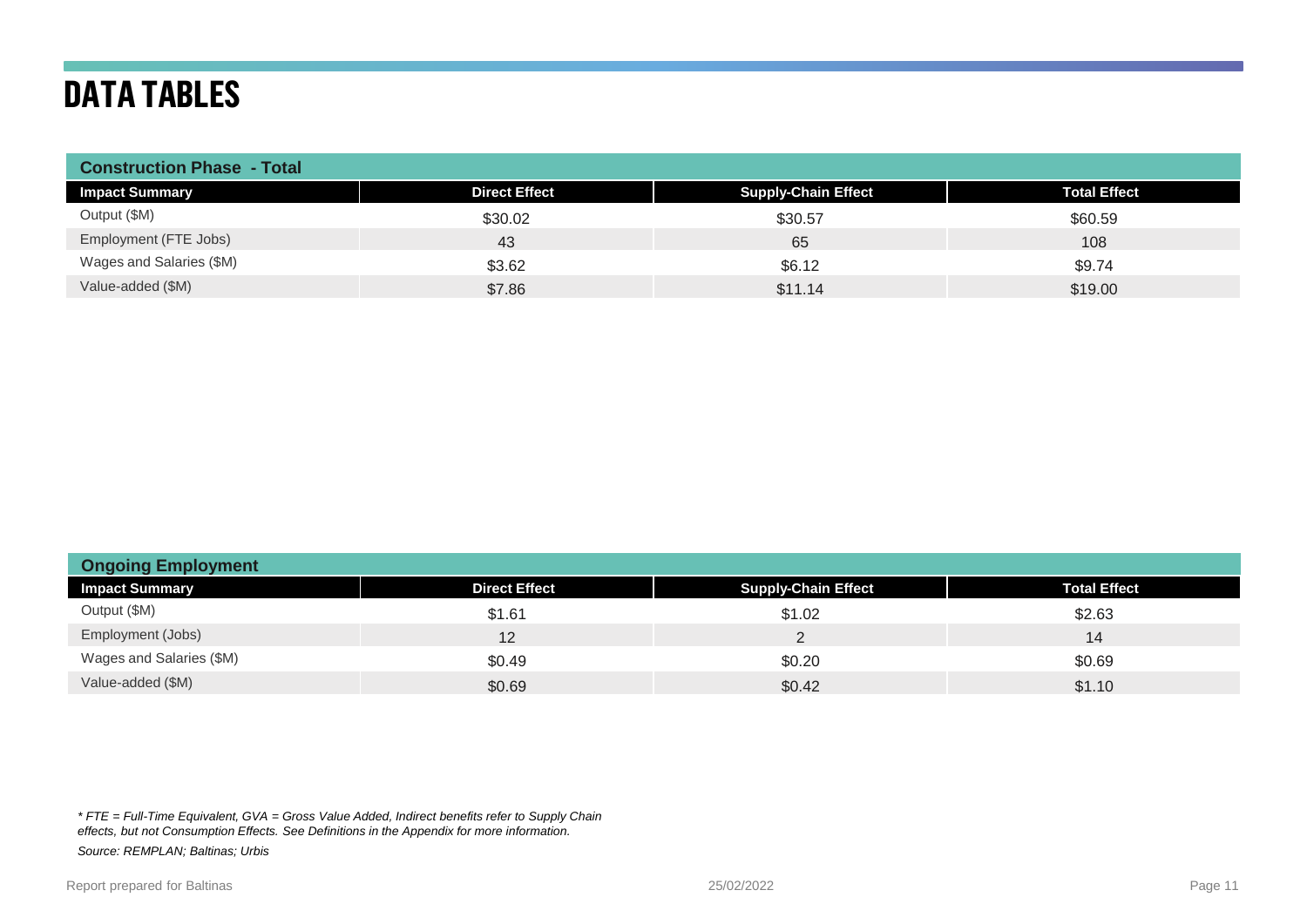This report is dated February 2022 and incorporates information and events up to that date only and excludes any information arising, or event occurring, after that date which may affect the validity of Urbis Pty Ltd's (Urbis) opinion in this report. Urbis prepared this report on the instructions, and for the benefit only, of Baltinas (Instructing Party) for the purpose of an Economic Benefit Snapshot (Purpose) and not for any other purpose or use. Urbis expressly disclaims any liability to the Instructing Party who relies or purports to rely on this report for any purpose other than the Purpose and to any party other than the Instructing Party who relies or purports to rely on this report for any purpose whatsoever (including the Purpose).

In preparing this report, Urbis was required to make judgements which may be affected by unforeseen future events including wars, civil unrest, economic disruption, financial market disruption, business cycles, industrial disputes, labour difficulties, political action and changes of government or law, the likelihood and effects of which are not capable of precise assessment.

All surveys, forecasts, projections and recommendations contained in or made in relation to or associated with this report are made in good faith and on the basis of information supplied to Urbis at the date of this report. Achievement of the projections and budgets set out in this report will depend, among other things, on the actions of others over which Urbis has no control.

Urbis has made all reasonable inquiries that it believes is necessary in preparing this report but it cannot be certain that all information material to the preparation of this report has been provided to it as there may be information that is not publicly available at the time of its inquiry.

In preparing this report, Urbis may rely on or refer to documents in a language other than English which Urbis will procure the translation of into English. Urbis is not responsible for the accuracy or completeness of such translations and to the extent that the inaccurate or incomplete translation of any document results in any statement or opinion made in this report being inaccurate or incomplete, Urbis expressly disclaims any liability for that inaccuracy or incompleteness.

This report has been prepared with due care and diligence by Urbis and the statements and opinions given by Urbis in this report are given in good faith and in the belief on reasonable grounds that such statements and opinions are correct and not misleading bearing in mind the necessary limitations noted in the previous paragraphs. Further, no responsibility is accepted by Urbis or any of its officers or employees for any errors, including errors in data which is either supplied by the Instructing Party, supplied by a third party to Urbis, or which Urbis is required to estimate, or omissions howsoever arising in the preparation of this report, provided that this will not absolve Urbis from liability arising from an opinion expressed recklessly or in bad faith.

#### **Urbis staff responsible for this report were:**

| Director                | David Cresp      |
|-------------------------|------------------|
| Consultant              | Yashwini Halai   |
| <b>Research Analyst</b> | Katherine Rayner |
|                         |                  |
|                         |                  |
|                         |                  |

| Project code | P0037358 |
|--------------|----------|
|              |          |

Report Version 1

#### © Urbis Pty Ltd

ABN 50 105 256 228

All Rights Reserved. No material may be reproduced without prior permission.

You must read the important disclaimer appearing within the body of this report.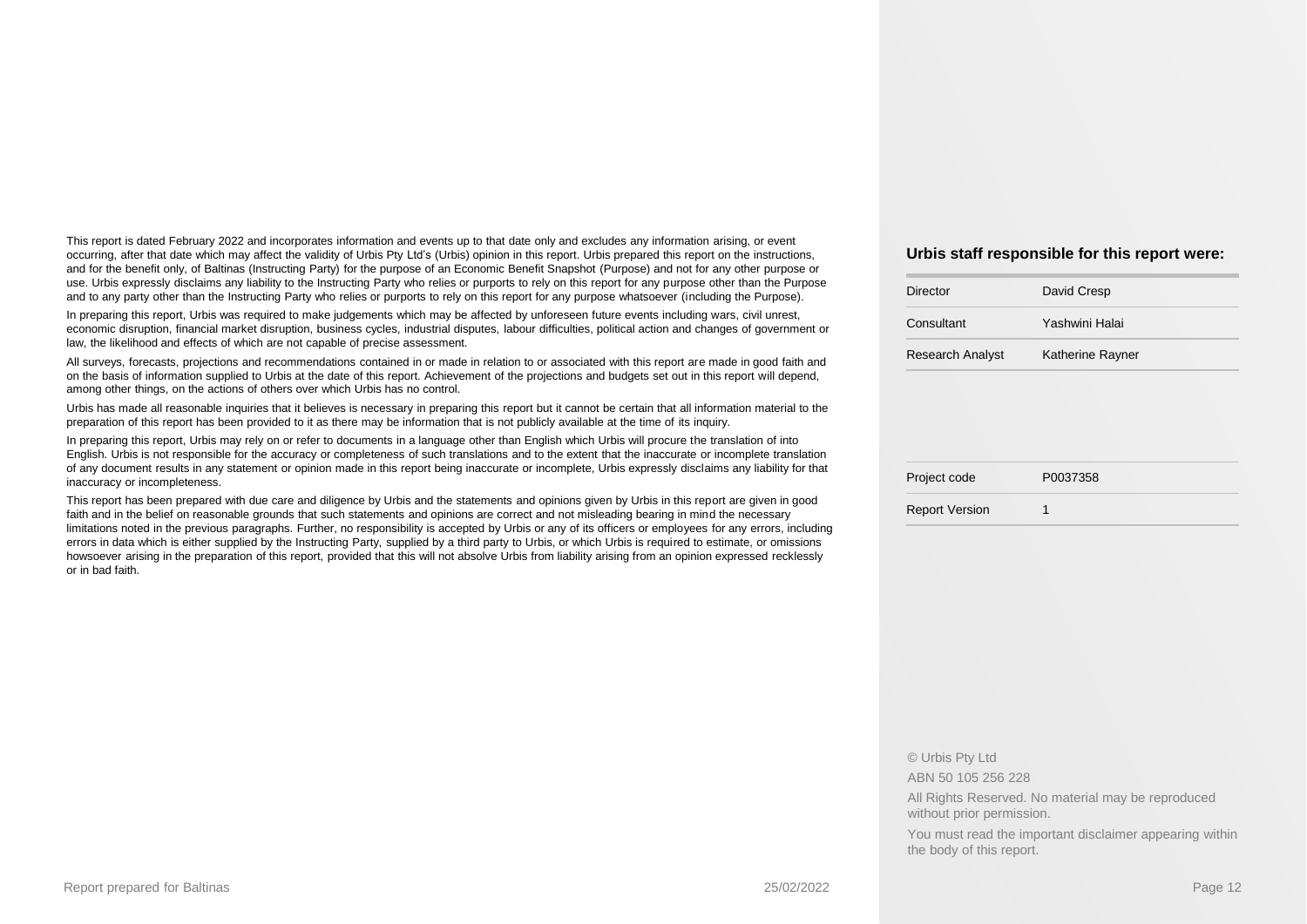## **COVID-19 AND THE POTENTIAL IMPACT ON DATA INFORMATION**

The data and information that informs and supports our opinions, estimates, surveys, forecasts, projections, conclusion, judgments, assumptions and recommendations contained in this report are predominantly generated over long periods, and is reflective of the circumstances applying in the past. Significant economic, health and other local and world events can, however, take a period of time for the market to absorb and to be reflected in such data and information. In many instances a change in market thinking and actual market conditions as at the date of this report may not be reflected in the data and information used to support the Report Content.

The recent international outbreak of the Novel Coronavirus (COVID-19), which the World Health Organisation declared a global health emergency in January 2020 and pandemic on 11 March 2020, is causing a material impact on the Australian and world economies and increased uncertainty in both local and global market conditions.

The effects (both directly and indirectly) of the COVID-19 Outbreak on the Australian real estate market and business operations is currently unknown and it is difficult to predict the quantum of the impact it will have more broadly on the Australian economy and how long that impact will last. As at March 2020, the COVID-19 Outbreak is materially impacting global travel, trade and near-term economic growth expectations. Some business sectors, such as the retail, hotel and tourism sectors, are already reporting material impacts on trading performance now and potentially into the future. For example, Shopping Centre operators are reporting material reductions in foot traffic numbers, particularly in centres that ordinarily experience a high proportion of international visitors.

The Report Content and the data and information that informs and

supports it is current as at the date of this report and (unless otherwise specifically stated in the Report) necessarily assumes that, as at the date of this report, the COVID-19 Outbreak has not materially impacted the Australian economy, the asset(s) and any associated business operations to which the report relates and the Report Content. However, it is not possible to ascertain with certainty at this time how the market and the Australian economy more broadly will respond to this unprecedented event. It is possible that the market conditions applying to the asset(s) and any associated business operations to which the report relates and the business sector to which they belong could be (or has been) materially impacted by the COVID-19 Outbreak within a short space of time and that it will have a lasting impact. Clearly, the COVID-19 Outbreak is an important risk factor you must carefully consider when relying on the report and the Report Content.

Any Report Content addressing the impact of the COVID-19 Outbreak on the asset(s) and any associated business operations to which the report relates or the Australian economy more broadly is (unless otherwise specifically stated in the Report) unsupported by specific and reliable data and information and must not be relied on.

To the maximum extent permitted by law, Urbis (its officers, employees and agents) expressly disclaim all liability and responsibility, whether direct or indirect, to any person (including the Instructing Party) in respect of any loss suffered or incurred as a result of the COVID-19 Outbreak materially impacting the Report Content, but only to the extent that such impact is not reflected in the data and information used to support the Report Content.